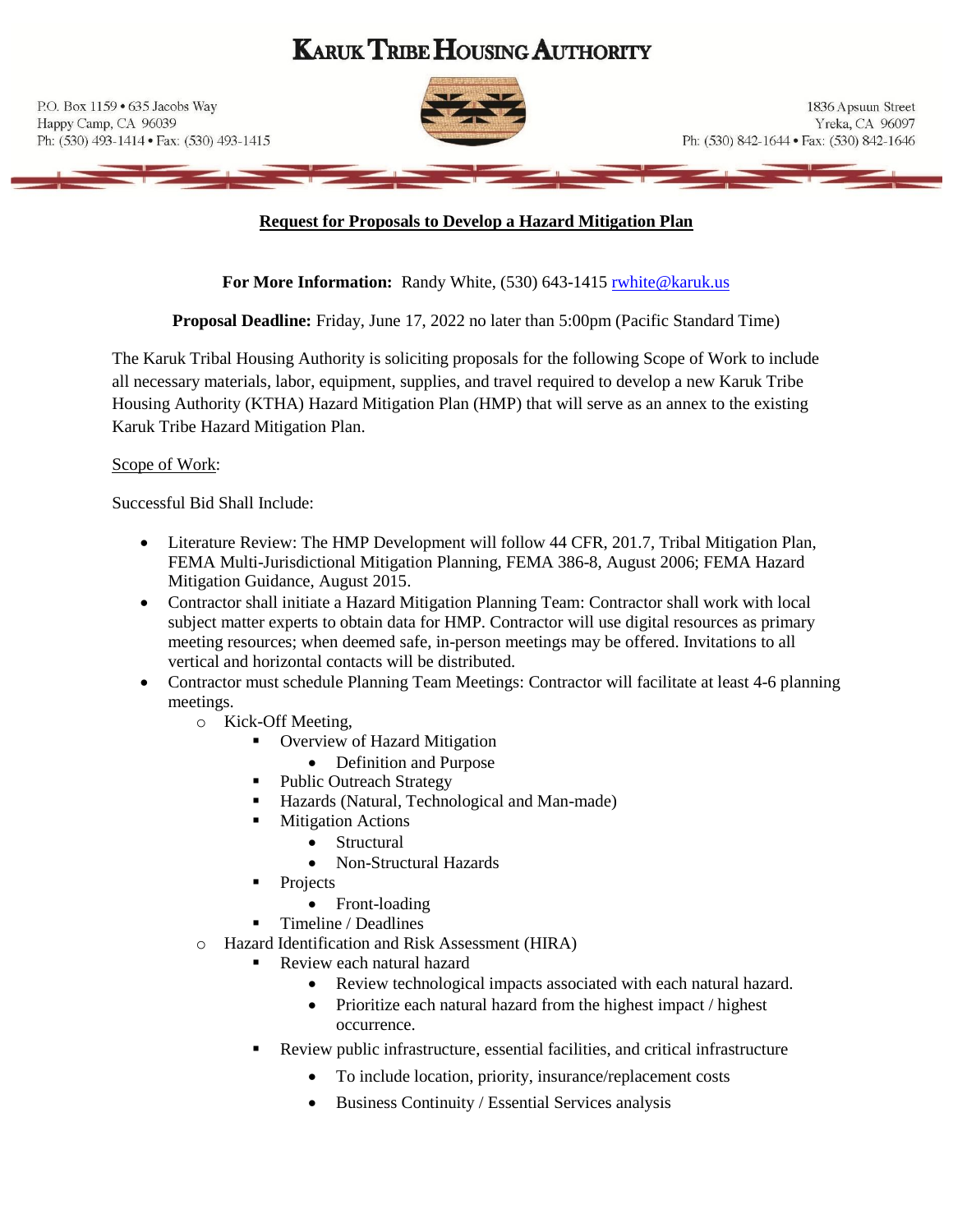- **Capacity Assessment** 
	- Review plans, zoning, building codes, resolutions, any related documents
	- Review Building Codes
	- Review Zoning
	- Review Floodplain Zones
- Complete ongoing associated thematic mapping to demonstrate risk using location, color, and intensity.
- o Mitigation Actions
	- Definition, review and update of Mitigation Actions
	- **Strategy** 
		- Structural projects
		- Non-Structural projects
	- **•** Prioritization of updated Mitigation Actions
- o Review plan
	- **•** Incorporate maintenance actions to update, review and modify the plan.
- Contractor shall conduct Public Outreach and Education: Throughout the mitigation planning process, each meeting will be open to the public and volunteerism will be encouraged. However, FEMA HM regulations require public meetings during draft initiation and in the final moments before the plan is adopted.
- Contractor shall submit a final document to the FEMA Region IX for formal review.
	- o If applicable, Contractor shall incorporate requested edits from THPO and/or FEMA
- Completion of HMP: When the plan is returned from FEMA, Region VI with the "approval" pending adoption" letter, Contractor shall assist KTHA with the Resolution to adopt.
	- o In review, Contractor shall follow FEMA Tribal Mitigation Plan Review Tool requirements, element by element, to include the following (See Attachment A):
		- Planning Process
			- Documentation of Planning Process
			- Program Integration
			- Public Involvement
			- Monitoring, evaluating, and updating
		- **Risk Assessment** 
			- Identifying and Update Natural Hazards
			- Profiling Hazards, Vulnerability, and Impact
			- Assessing Vulnerability: Overview
			- Assessing Vulnerability: Identifying Structures
		- **Mitigation Strategy** 
			- Identify and update authorities' policy, programs, and resources to support Hazard Mitigation
			- Identification & Analysis of Mitigation Goals, Objectives, and Actions
			- Implementation of Mitigation Goals, Objectives, and Actions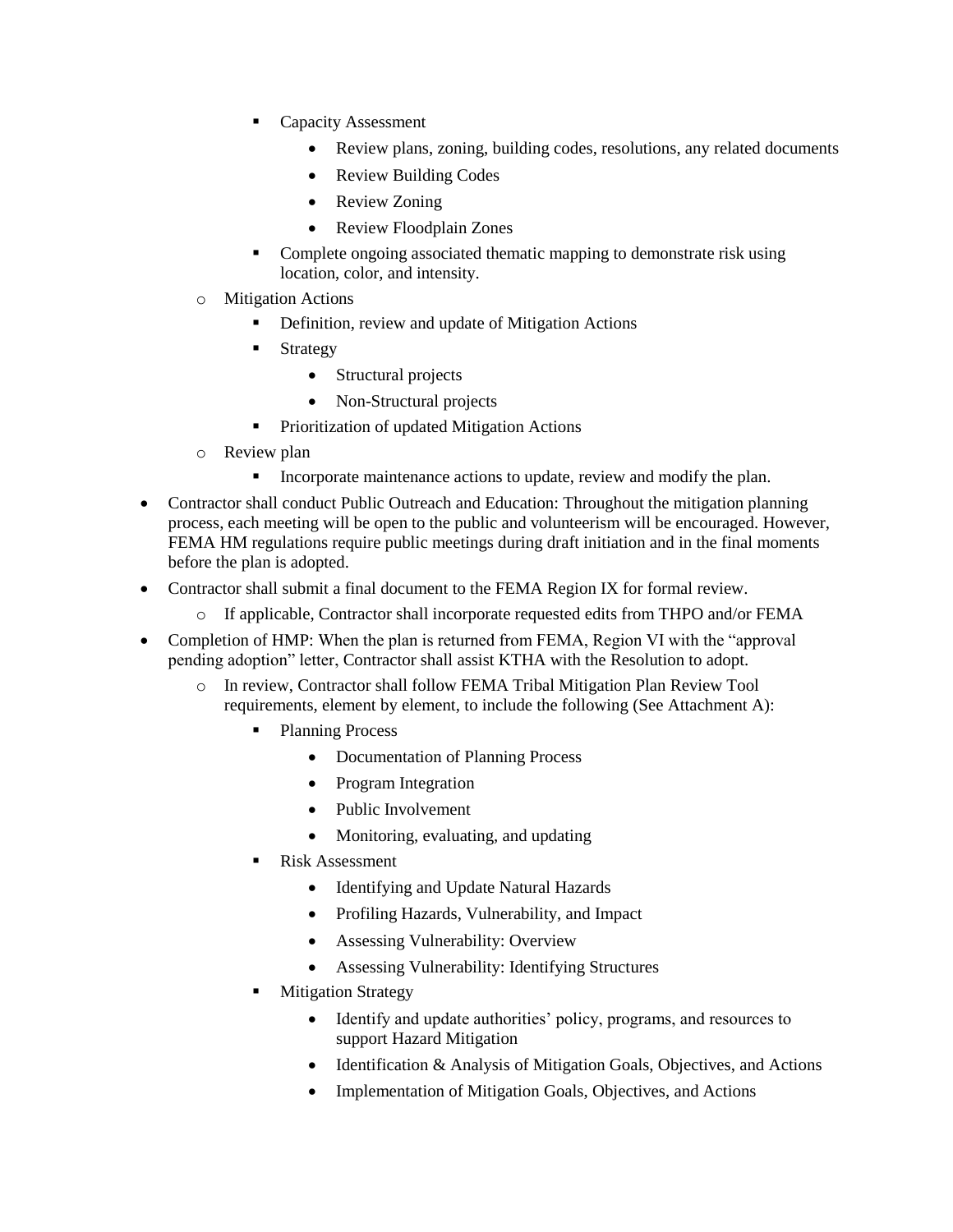- Incorporation into Existing Planning Mechanisms
- Plan Review, Evaluation, and Implementation Maintenance
	- Monitoring Evaluating, and Updating the Plan
	- Monitoring Progress of Mitigation Activities
	- Continued Member and Stakeholder Involvement

Submissions: Please email proposals, including a summary of qualifications, to Adia Supahan at [asupahan@karuk.us](mailto:asupahan@karuk.us) by **5:00pm (PST) on June 17, 2022**. Please contact Randy White at (530) 643-1415 regarding any questions about this RFP.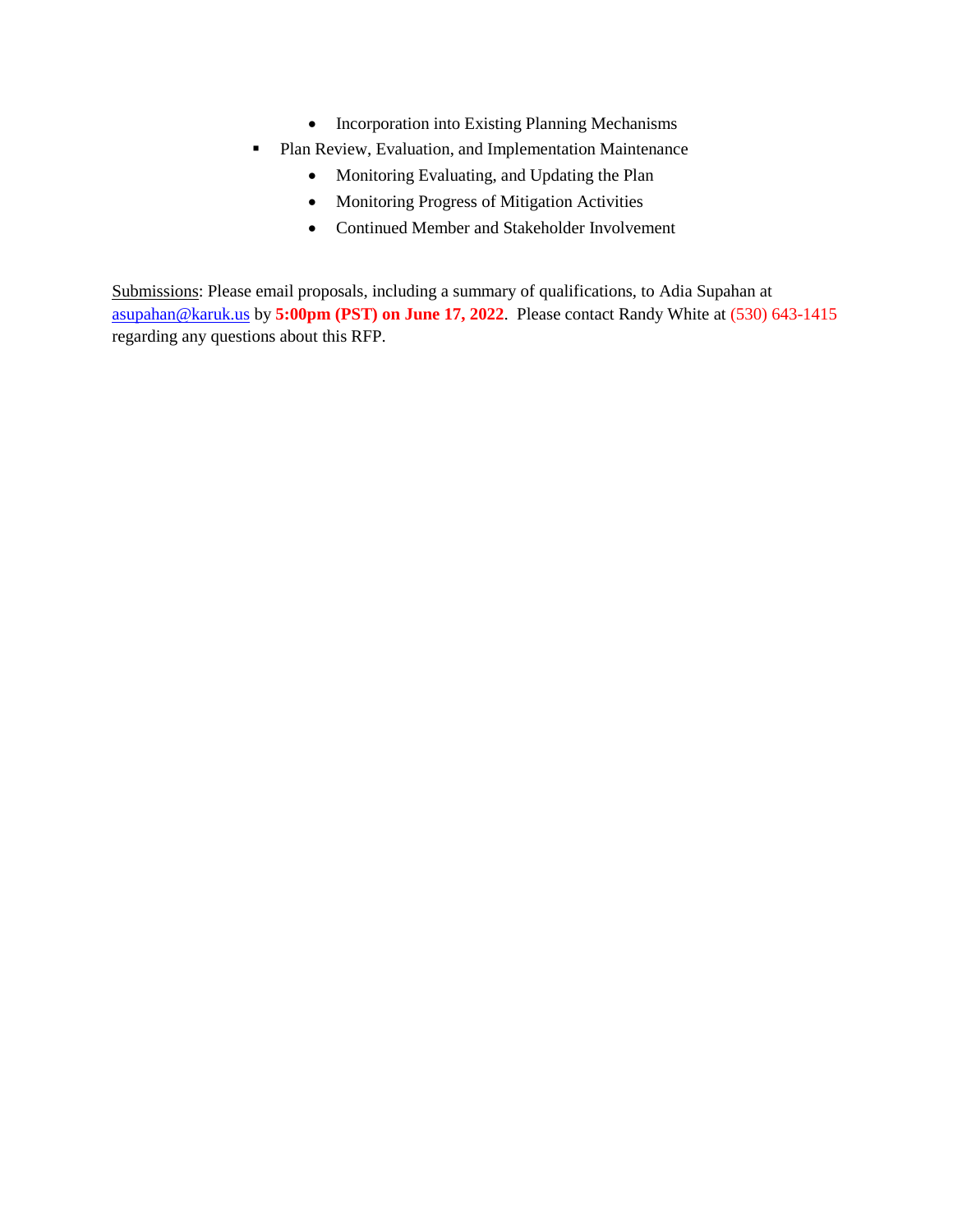# ATTACHMENT A

# **REGION IX TRIBAL HAZARD MITIGATION PLAN REVIEW TOOL**

The *Tribal Mitigation Plan Review Tool* records how the tribal hazard mitigation plan meets the regulations in 44 CFR §§ 201.7 and 201.5 (if applicable) and offers FEMA plan reviewers an opportunity to provide feedback to the tribal government.

- **Section 1**: The Regulation Checklist documents FEMA's evaluation of whether the plan has addressed all requirements. If plan requirements are not met, FEMA uses each Required Revisions section to indicate necessary changes.
- **Section 2**: The Strengths and Opportunities for Improvement summary identifies plan's strengths as well as areas for improvement as part of the next plan update.
- **Section 3**: The Hazard Identification and Risk Assessment Matrix is an optional tool for plan reviewers to identify if all components of Element B are met.

| <b>Tribal Jurisdiction:</b>     | <b>Title of Plan:</b> |                 | Date of Plan: |
|---------------------------------|-----------------------|-----------------|---------------|
|                                 |                       |                 |               |
| <b>Tribal Point of Contact:</b> |                       | <b>Address:</b> |               |
|                                 |                       |                 |               |
| Title:                          |                       |                 |               |
|                                 |                       |                 |               |
| Agency:                         |                       |                 |               |
|                                 |                       |                 |               |
| <b>Phone Number:</b>            |                       | E-Mail:         |               |
|                                 |                       |                 |               |

| <b>State Reviewer (if applicable):</b> | Title: | Date: |
|----------------------------------------|--------|-------|
|                                        |        |       |
| Date Received at State Agency          |        |       |
| Date Sent to FEMA                      |        |       |

| <b>FEMA Reviewer:</b>                 | Title: | Date: |
|---------------------------------------|--------|-------|
|                                       |        |       |
|                                       |        |       |
| Date Plan Received in FEMA Region IX  |        |       |
| Date Plan Not Approved                |        |       |
| Date Plan Approvable Pending Adoption |        |       |
| <b>Date Plan Approved</b>             |        |       |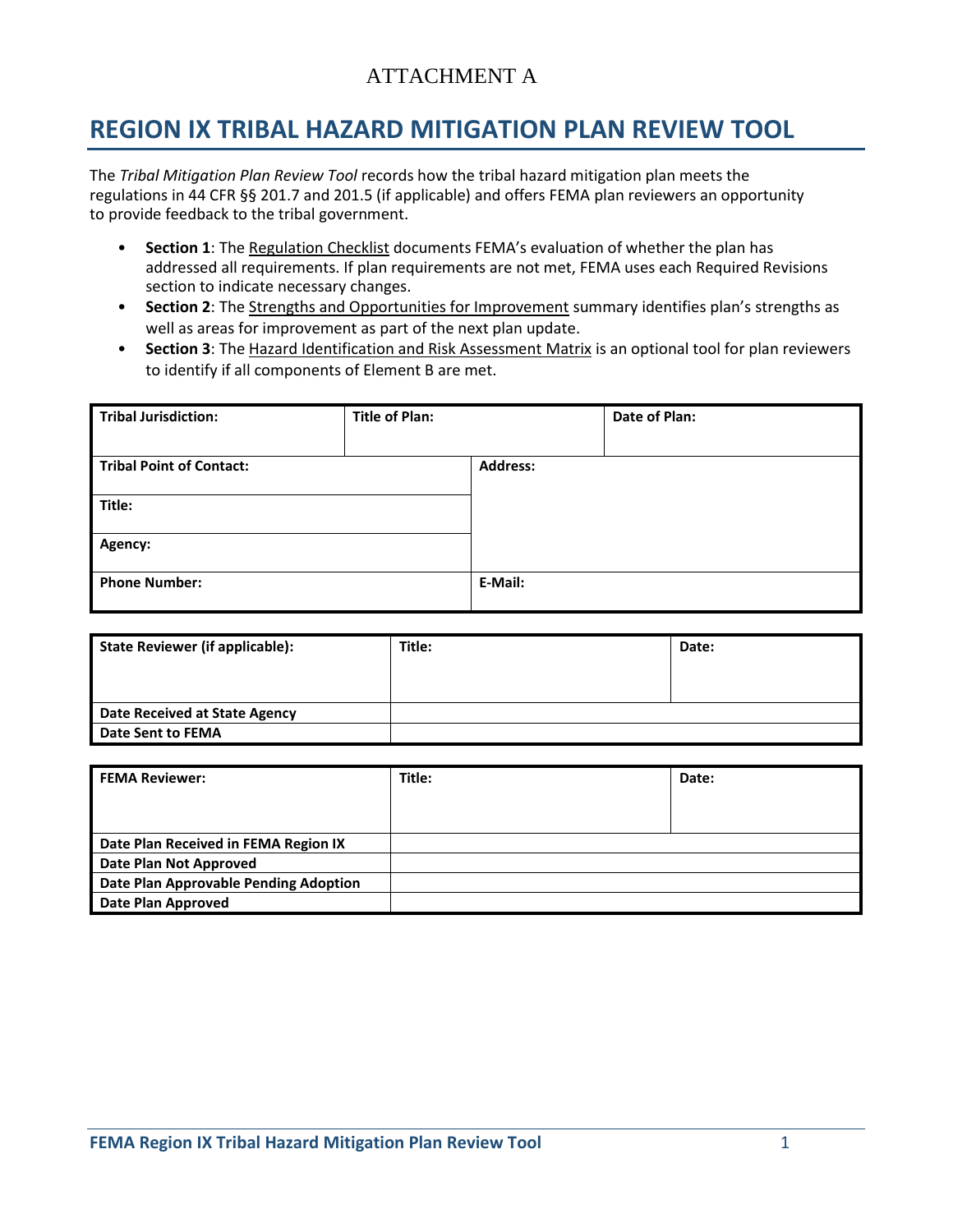# **SECTION 1: REGULATION CHECKLIST**

| <b>Standard Regulation Checklist</b><br>Regulation (44 CFR 201.7 Tribal Mitigation Plans)                                                                                                                                                                                                                                                    |                                                                                                                                                                                                                                                                                                            | <b>Location in Plan</b><br>(section and/or<br>page number) | <b>Met</b> | <b>Not</b><br><b>Met</b> |
|----------------------------------------------------------------------------------------------------------------------------------------------------------------------------------------------------------------------------------------------------------------------------------------------------------------------------------------------|------------------------------------------------------------------------------------------------------------------------------------------------------------------------------------------------------------------------------------------------------------------------------------------------------------|------------------------------------------------------------|------------|--------------------------|
| <b>ELEMENT A. PLANNING PROCESS</b>                                                                                                                                                                                                                                                                                                           |                                                                                                                                                                                                                                                                                                            |                                                            |            |                          |
| A1. Does the plan document the<br>planning process, including how it was<br>prepared and who was involved in the<br>process? [44 CFR § 201.7(c)(1)]                                                                                                                                                                                          | a. Does the plan document how the<br>plan was prepared, including the<br>schedule or timeframe and the<br>activities that made up the plan's<br>development?<br>b. Does the plan document who was<br>involved on the planning team,<br>including each person's position or<br>title and department/agency? |                                                            |            |                          |
| A2. Does the plan document an<br>opportunity for public comment during<br>the drafting stage and prior to plan                                                                                                                                                                                                                               | a. Does the plan describe how the<br>tribal government defined "public?"<br>b. Does the plan describe how the                                                                                                                                                                                              |                                                            |            |                          |
| approval, including a description of how<br>the tribal government defined "public"?<br>[44 CFR § 201.7(c)(1)(i)]                                                                                                                                                                                                                             | public was given the opportunity to<br>be involved in the planning process?<br>c. Does the plan describe how public<br>feedback was incorporated into the                                                                                                                                                  |                                                            |            |                          |
| A3. Does the plan document, as<br>appropriate, an opportunity for<br>neighboring communities, tribal and<br>regional agencies involved in hazard<br>mitigation activities, agencies that have<br>the authority to regulate development<br>as well as other interests to be involved<br>in the planning process? [44 CFR §<br>201.7(c)(1)(ii) | plan?<br>a. Does the plan identify all tribal<br>members/citizens, and partners who<br>were given an opportunity to be<br>involved in the planning process?<br>b. Does the plan identify how tribal<br>members/citizens and partners were<br>invited to participate in the process?                        |                                                            |            |                          |
| A4. Does the plan describe the review<br>and incorporation of existing plans,<br>studies, and reports? [44 CFR §                                                                                                                                                                                                                             | a. Does the plan describe what<br>existing plans, studies, and reports<br>were reviewed?                                                                                                                                                                                                                   |                                                            |            |                          |
| 201.7(c)(1)(iii)]                                                                                                                                                                                                                                                                                                                            | b. Does the plan document how<br>relevant information was<br>incorporated into the mitigation plan?                                                                                                                                                                                                        |                                                            |            |                          |
| A5. Does the plan include a discussion<br>on how the planning process was<br>integrated to the extent possible with<br>other ongoing tribal planning efforts as<br>well as other FEMA programs and                                                                                                                                           | a. Does the plan describe how the<br>tribal government integrated the<br>current planning process and/or<br>findings with other ongoing tribal<br>planning efforts?                                                                                                                                        |                                                            |            |                          |
| initiatives? [44 CFR § 201.7(c)(1)(iv)]                                                                                                                                                                                                                                                                                                      | b. Does the plan describe how the<br>tribal government integrated the<br>current planning process with other<br>FEMA programs and initiatives?                                                                                                                                                             |                                                            |            |                          |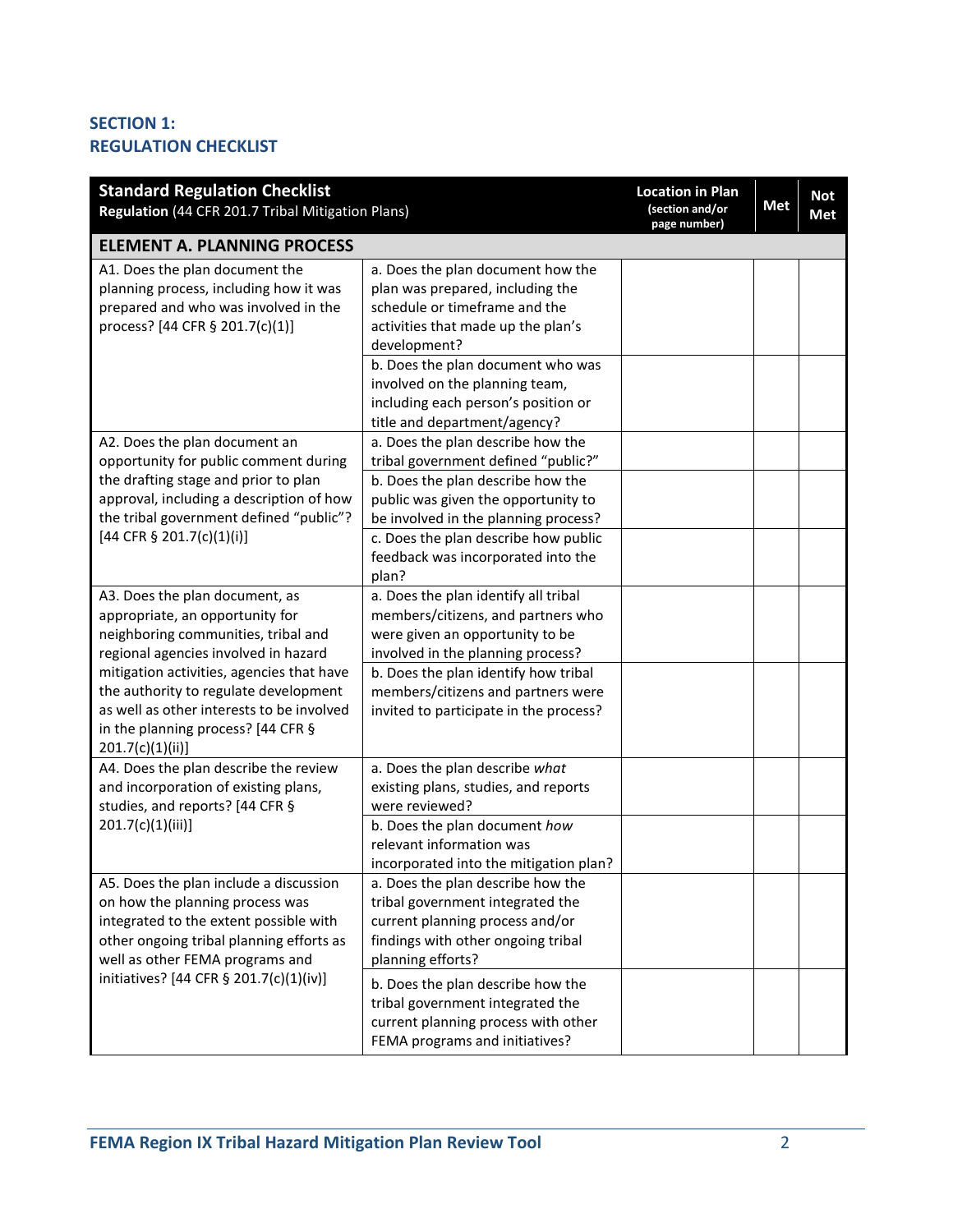| <b>Standard Regulation Checklist</b>                                     |                                         | <b>Location in Plan</b>         |            | <b>Not</b> |
|--------------------------------------------------------------------------|-----------------------------------------|---------------------------------|------------|------------|
| Regulation (44 CFR 201.7 Tribal Mitigation Plans)                        |                                         | (section and/or<br>page number) | <b>Met</b> | <b>Met</b> |
| A6. Does the plan include a description                                  | a. Does the plan identify how, when,    |                                 |            |            |
| of the method and schedule for keeping                                   | and by whom the plan will be            |                                 |            |            |
| the plan current (monitoring, evaluating                                 | monitored (how will implementation      |                                 |            |            |
| and updating the mitigation plan within                                  | be tracked) over time?                  |                                 |            |            |
| the plan update cycle)? [44 CFR §                                        | b. Does the plan identify how, when,    |                                 |            |            |
| 201.7(c)(4)(i)                                                           | and by whom the plan will be            |                                 |            |            |
|                                                                          | evaluated (assessing the effectiveness  |                                 |            |            |
|                                                                          | of the plan at achieving stated         |                                 |            |            |
|                                                                          | purpose and goals) over time?           |                                 |            |            |
|                                                                          | c. Does the plan identify how, when,    |                                 |            |            |
|                                                                          | and by whom the plan will be            |                                 |            |            |
|                                                                          | updated during the 5-year cycle?        |                                 |            |            |
| A7. Does the plan include a discussion of how the tribal government will |                                         |                                 |            |            |
| continue public participation in the plan maintenance process? [44 CFR § |                                         |                                 |            |            |
| 201.7(c)(4)(iv)]                                                         |                                         |                                 |            |            |
| <b>ELEMENT A: REQUIRED REVISIONS</b>                                     |                                         |                                 |            |            |
|                                                                          |                                         |                                 |            |            |
|                                                                          |                                         |                                 |            |            |
|                                                                          |                                         |                                 |            |            |
|                                                                          |                                         |                                 |            |            |
| ELEMENT B. HAZARD IDENTIFICATION AND RISK ASSESSMENT                     |                                         |                                 |            |            |
| B1. Does the plan include a description                                  | a. Does the plan include a description  |                                 |            |            |
| of the type, location, and extent of all                                 | of the tribal planning area?            |                                 |            |            |
| natural hazards that can affect the tribal                               | b. Does the plan include a description  |                                 |            |            |
| planning area? [44 CFR § 201.7(c)(2)(i)]                                 | of the natural hazards that can affect  |                                 |            |            |
|                                                                          | the tribal planning area?               |                                 |            |            |
|                                                                          | c. Does the plan provide the rationale  |                                 |            |            |
|                                                                          | for the omission of any natural         |                                 |            |            |
|                                                                          | hazards that are commonly               |                                 |            |            |
|                                                                          | recognized to affect the tribal         |                                 |            |            |
|                                                                          | planning area?                          |                                 |            |            |
|                                                                          | d. Does the plan include a description  |                                 |            |            |
|                                                                          | of the type of all natural hazards that |                                 |            |            |
|                                                                          | can affect each tribal planning area?   |                                 |            |            |
|                                                                          | e. Does the plan include a description  |                                 |            |            |
|                                                                          | of the location for all natural hazards |                                 |            |            |
|                                                                          | that can affect each tribal planning    |                                 |            |            |
|                                                                          | area?                                   |                                 |            |            |
|                                                                          | f. Does the plan include a description  |                                 |            |            |
|                                                                          | of the extent for all natural hazards   |                                 |            |            |
|                                                                          | that can affect each tribal planning    |                                 |            |            |
|                                                                          | area?                                   |                                 |            |            |
| B2. Does the plan include information                                    | a. Does the plan include information    |                                 |            |            |
| on previous occurrences of hazard                                        | on previous occurrences of hazard       |                                 |            |            |
| events and on the probability of future                                  | events for each tribal planning area?   |                                 |            |            |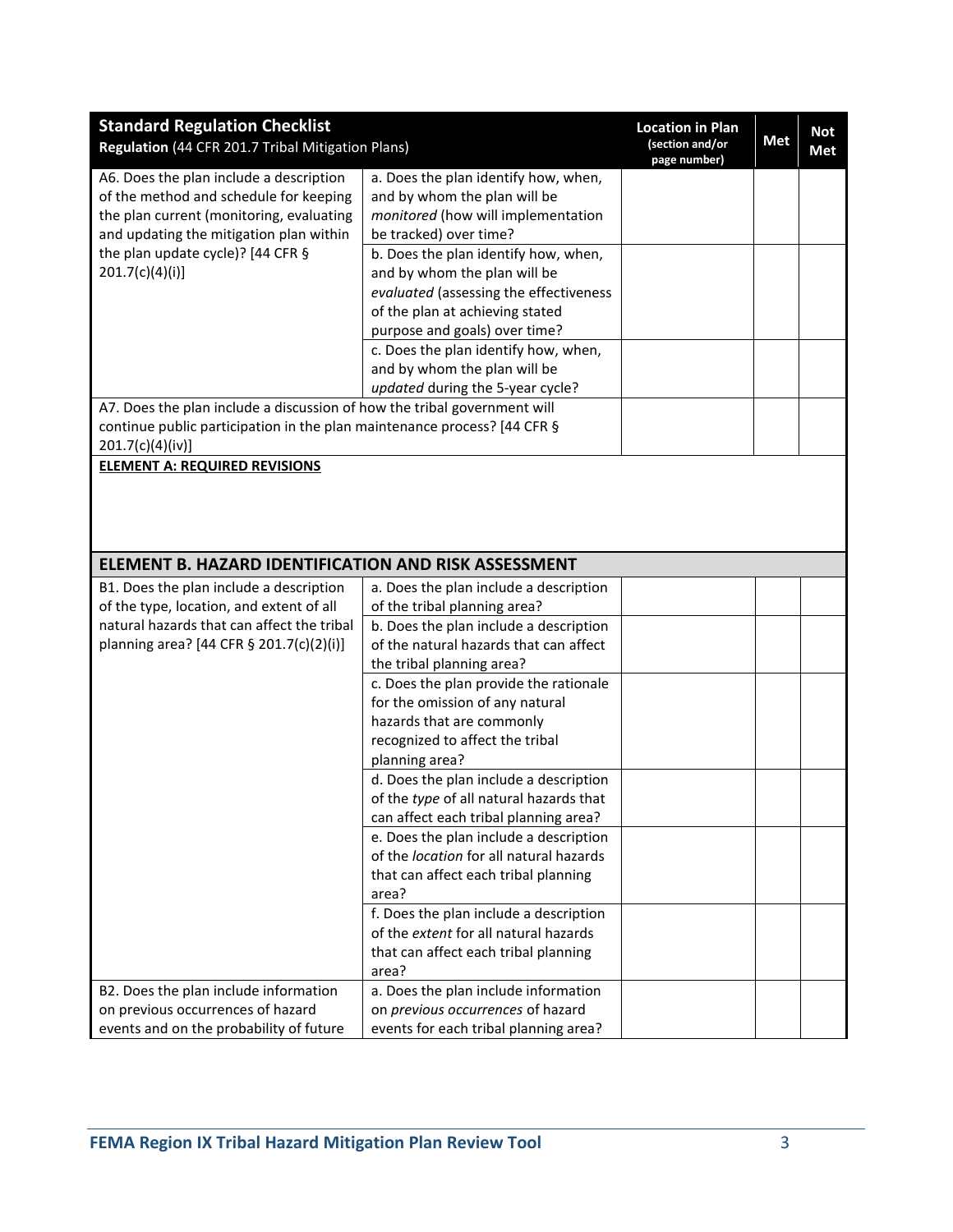| <b>Standard Regulation Checklist</b><br>Regulation (44 CFR 201.7 Tribal Mitigation Plans)                                                                                                                                                                  |                                                                                                                                                                                                                                                                                                                  | <b>Location in Plan</b><br>(section and/or<br>page number) | Met | <b>Not</b><br>Met |
|------------------------------------------------------------------------------------------------------------------------------------------------------------------------------------------------------------------------------------------------------------|------------------------------------------------------------------------------------------------------------------------------------------------------------------------------------------------------------------------------------------------------------------------------------------------------------------|------------------------------------------------------------|-----|-------------------|
| hazard events for the tribal planning<br>area? [44 CFR § 201.7(c)(2)(i)]                                                                                                                                                                                   | b. Does the plan include information<br>on the probability of future hazard<br>events for each tribal planning area?<br>Probability must include<br>considerations of future conditions,<br>including the effects of long-term<br>changes in weather patterns on                                                 |                                                            |     |                   |
| B3. Does the plan include a description<br>of each identified hazard's impact as<br>well as an overall summary of the<br>vulnerability of the tribal planning area?<br>[44 CFR § 201.7(c)(2)(ii)]                                                          | identified hazards.<br>a. Is there a description of each<br>hazard's impacts on each tribal<br>planning area (what happens to<br>structures, infrastructure, people,<br>environment, cultural sites, etc.)?                                                                                                      |                                                            |     |                   |
|                                                                                                                                                                                                                                                            | b. Is there a description of each<br>identified hazard's overall<br>vulnerability (structures, systems,<br>populations, or other community<br>assets defined by the tribal<br>government that are identified as<br>being susceptible to damage and loss<br>from hazard events) for each tribal<br>planning area? |                                                            |     |                   |
| <b>ELEMENT B: REQUIRED REVISIONS</b>                                                                                                                                                                                                                       |                                                                                                                                                                                                                                                                                                                  |                                                            |     |                   |
| <b>ELEMENT C. MITIGATION STRATEGY</b>                                                                                                                                                                                                                      |                                                                                                                                                                                                                                                                                                                  |                                                            |     |                   |
| C1. Does the plan include a discussion<br>of the tribal government's pre-and post-<br>disaster hazard management policies,<br>programs, and capabilities to mitigate<br>the hazards in the area, including an<br>evaluation of tribal laws and regulations | a. Does the plan describe the tribal<br>government's existing capabilities to<br>mitigate hazards in the tribal planning<br>area, including pre-disaster and post-<br>disaster hazard management policies<br>and programs?                                                                                       |                                                            |     |                   |
| related to hazard mitigation as well as<br>to development in hazard-prone areas?<br>[44 CFR §§ 201.7(c)(3) and<br>201.7(c)(3)(iv)]                                                                                                                         | b. Does the plan include an evaluation<br>of the tribal laws, regulations,<br>policies, programs, and resources<br>related to hazard mitigation and<br>development in hazard-prone areas?                                                                                                                        |                                                            |     |                   |
| C2. Does the plan include a discussion<br>of tribal funding sources for hazard<br>mitigation projects and identify current<br>and potential sources of Federal, tribal,                                                                                    | a. Does the plan describe the tribal<br>government's existing funding<br>sources for hazard mitigation actions<br>and/or projects?                                                                                                                                                                               |                                                            |     |                   |
| or private funding to implement<br>mitigation activities? [44 CFR §§<br>201.7(c)(3)(iv) and 201.7(c)(3)(v)]                                                                                                                                                | b. Is there a general discussion of how<br>the tribal government has used non-<br>FEMA (tribal, private or other federal)<br>funds for hazard mitigation projects?                                                                                                                                               |                                                            |     |                   |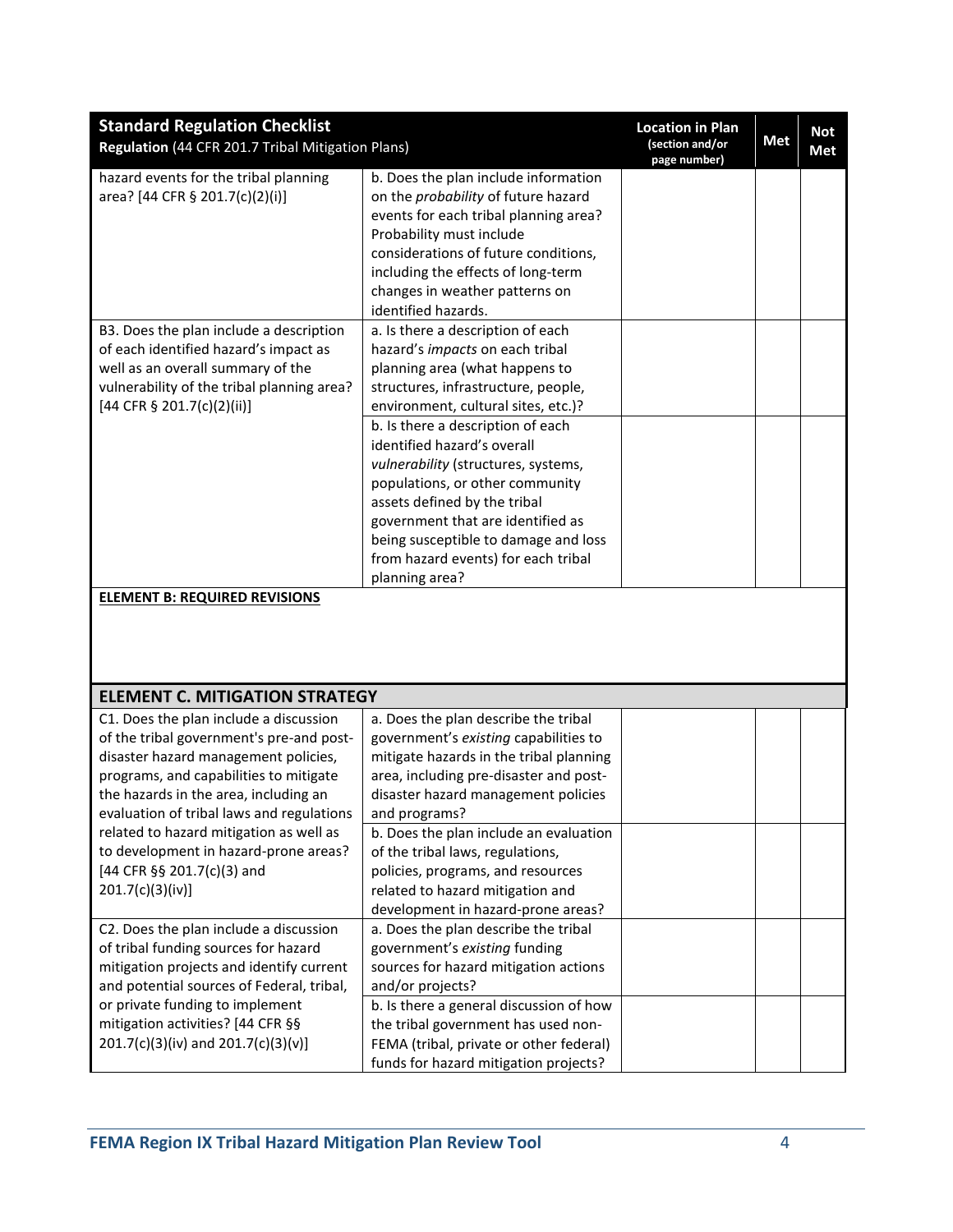| <b>Standard Regulation Checklist</b><br>Regulation (44 CFR 201.7 Tribal Mitigation Plans) |                                           | <b>Location in Plan</b><br>(section and/or | <b>Met</b> | <b>Not</b><br>Met |
|-------------------------------------------------------------------------------------------|-------------------------------------------|--------------------------------------------|------------|-------------------|
|                                                                                           |                                           | page number)                               |            |                   |
|                                                                                           | c. Is there a general discussion of how   |                                            |            |                   |
|                                                                                           | the tribal government has used FEMA       |                                            |            |                   |
|                                                                                           | mitigation funding, including HMGP,       |                                            |            |                   |
|                                                                                           | PDM, FMA, PA (C-G), and FMAG?             |                                            |            |                   |
|                                                                                           | d. Does the plan identify potential       |                                            |            |                   |
|                                                                                           | sources of funding to implement           |                                            |            |                   |
|                                                                                           | mitigation actions and/or projects?       |                                            |            |                   |
| C3. Does the Mitigation Strategy include goals to reduce or avoid long-term               |                                           |                                            |            |                   |
| vulnerabilities to the identified hazards? [44 CFR § 201.7(c)(3)(i)]                      |                                           |                                            |            |                   |
| C4. Does the plan identify and analyze a                                                  | a. Does the plan identify and analyze     |                                            |            |                   |
| comprehensive range of specific                                                           | a comprehensive range of specific         |                                            |            |                   |
| mitigation actions and projects being                                                     | mitigation actions and projects to        |                                            |            |                   |
| considered to reduce the effects of                                                       | reduce the impacts from each              |                                            |            |                   |
| each hazard, with emphasis on new and                                                     | identified hazard?                        |                                            |            |                   |
| existing buildings and infrastructure?                                                    | b. Do the identified mitigation actions   |                                            |            |                   |
| [44 CFR § 201.7(c)(3)(ii)]                                                                | and projects have an emphasis on          |                                            |            |                   |
|                                                                                           | new and existing buildings and            |                                            |            |                   |
|                                                                                           | infrastructure?                           |                                            |            |                   |
| C5. Does the plan contain an action plan                                                  | a. Does the plan explain how the          |                                            |            |                   |
| that describes how the actions                                                            | mitigation actions will be prioritized?   |                                            |            |                   |
| identified will be prioritized,                                                           | b. Does the plan identify the position,   |                                            |            |                   |
| implemented, and administered by the                                                      | office, department, or agency             |                                            |            |                   |
| tribal government? [44 CFR §                                                              | responsible for implementing and          |                                            |            |                   |
|                                                                                           |                                           |                                            |            |                   |
| 201.7(c)(3)(iii)]                                                                         | administering each action?                |                                            |            |                   |
| C6. Does the plan describe a process by                                                   | a. Does the plan identify other           |                                            |            |                   |
| which the tribal government will                                                          | planning mechanisms where hazard          |                                            |            |                   |
| incorporate the requirements of the                                                       | mitigation information and/or actions     |                                            |            |                   |
| mitigation plan into other planning                                                       | may be incorporated?                      |                                            |            |                   |
| mechanisms, when appropriate? [44                                                         | b. Does the plan describe the process     |                                            |            |                   |
| CFR § 201.7(c)(4)(iii)]                                                                   | to integrate the data, information,       |                                            |            |                   |
|                                                                                           | and hazard mitigation goals and           |                                            |            |                   |
|                                                                                           | actions into other planning               |                                            |            |                   |
|                                                                                           | mechanisms?                               |                                            |            |                   |
| C7. Does the plan describe a system for                                                   | a. Does the system for tracking the       |                                            |            |                   |
| reviewing progress on achieving goals                                                     | implementation of mitigation              |                                            |            |                   |
| as well as activities and projects                                                        | activities and projects identified in the |                                            |            |                   |
| identified in the mitigation strategy,                                                    | mitigation strategy include a             |                                            |            |                   |
| including monitoring implementation of                                                    | schedule?                                 |                                            |            |                   |
| mitigation measures and project                                                           | b. Does the system noted above            |                                            |            |                   |
| closeouts? [44 CFR §§ 201.7(c)(4)(ii) and                                                 | identify the tribal department or         |                                            |            |                   |
| 201.7(c)(4)(v)]                                                                           | tribal office responsible for             |                                            |            |                   |
|                                                                                           | coordination (or non-tribal entity or     |                                            |            |                   |
|                                                                                           | agency, if the tribe allows)?             |                                            |            |                   |
|                                                                                           | c. Does the system noted above            |                                            |            |                   |
|                                                                                           | describe the role of the                  |                                            |            |                   |
|                                                                                           | agencies/offices identified in the        |                                            |            |                   |
|                                                                                           | mitigation strategy?                      |                                            |            |                   |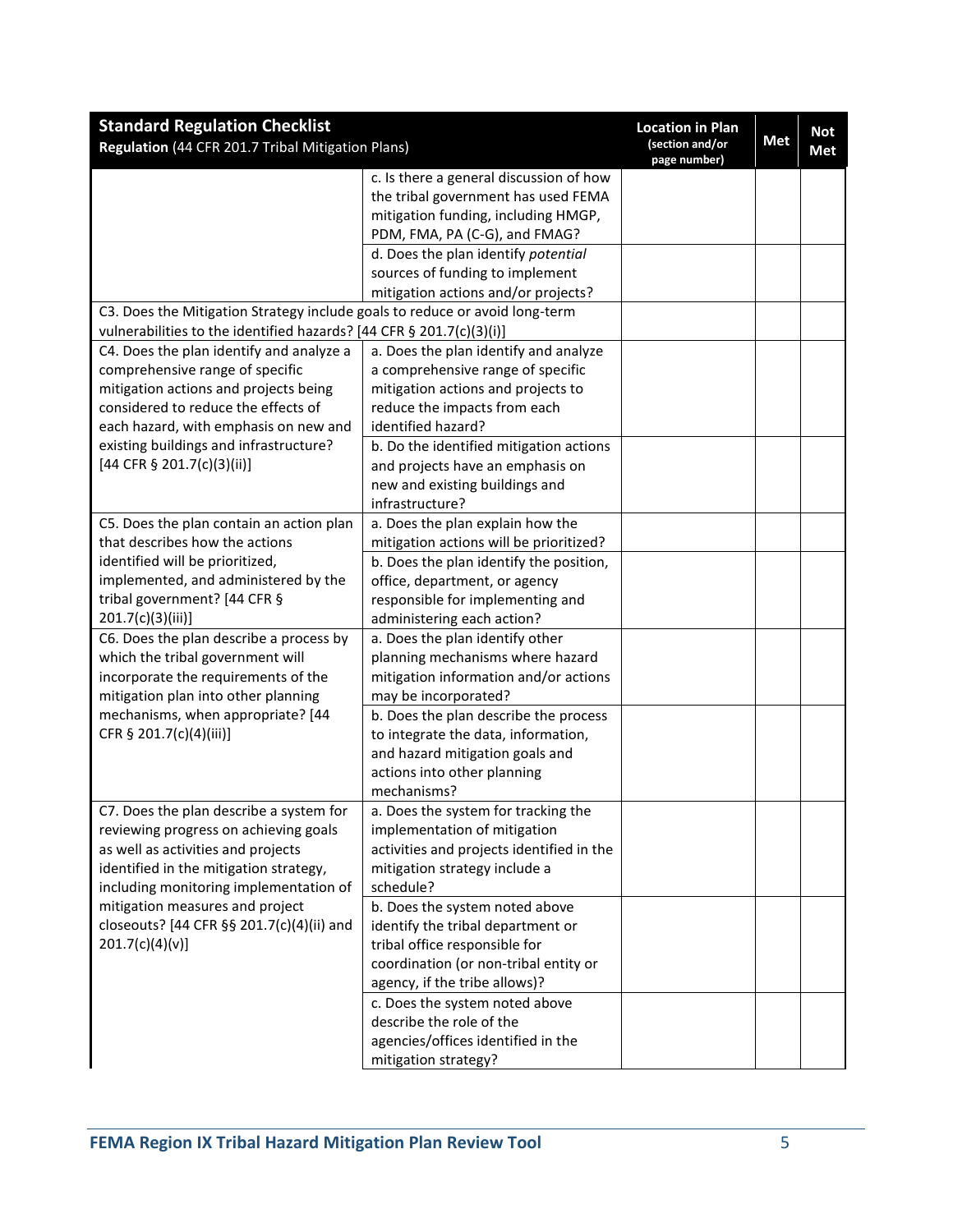| <b>Standard Regulation Checklist</b>                                             |                                         | <b>Location in Plan</b>         |            | <b>Not</b> |
|----------------------------------------------------------------------------------|-----------------------------------------|---------------------------------|------------|------------|
| Regulation (44 CFR 201.7 Tribal Mitigation Plans)                                |                                         | (section and/or<br>page number) | <b>Met</b> | Met        |
|                                                                                  | d. Does the system noted above          |                                 |            |            |
|                                                                                  | include project closeout procedures?    |                                 |            |            |
| <b>ELEMENT C: REQUIRED REVISIONS</b>                                             |                                         |                                 |            |            |
|                                                                                  |                                         |                                 |            |            |
|                                                                                  |                                         |                                 |            |            |
|                                                                                  |                                         |                                 |            |            |
| <b>ELEMENT D. PLAN UPDATES</b>                                                   |                                         |                                 |            |            |
| D1. Was the plan revised to reflect                                              | a. Does the plan describe changes in    |                                 |            |            |
| changes in development? [44 CFR §                                                | development that have occurred in       |                                 |            |            |
| 201.7(d)(3)]                                                                     | hazard prone areas since the last plan  |                                 |            |            |
|                                                                                  | was approved?                           |                                 |            |            |
| D2. Was the plan revised to reflect                                              | a. Does the plan describe the status of |                                 |            |            |
| progress in tribal mitigation efforts? [44                                       | each mitigation action and/or project   |                                 |            |            |
| CFR §§ 201.7(d)(3) and 201.7(c)(4)(iii)]                                         | identified in the previous plan?        |                                 |            |            |
|                                                                                  | b. For those actions not completed,     |                                 |            |            |
|                                                                                  | does the plan provide a narrative       |                                 |            |            |
|                                                                                  | describing the status (for example, a   |                                 |            |            |
|                                                                                  | description of why the action is no     |                                 |            |            |
|                                                                                  | longer relevant)?                       |                                 |            |            |
|                                                                                  | c. Does the updated plan describe       |                                 |            |            |
|                                                                                  | how the tribal government               |                                 |            |            |
|                                                                                  | incorporated the previous mitigation    |                                 |            |            |
|                                                                                  | plan into other planning mechanisms,    |                                 |            |            |
|                                                                                  | as applicable?                          |                                 |            |            |
| D3. Was the plan revised to reflect changes in priorities? [44 CFR §201.7(d)(3)] |                                         |                                 |            |            |
| <b>ELEMENT D: REQUIRED REVISIONS</b>                                             |                                         |                                 |            |            |
|                                                                                  |                                         |                                 |            |            |
|                                                                                  |                                         |                                 |            |            |
|                                                                                  |                                         |                                 |            |            |
|                                                                                  |                                         |                                 |            |            |
| <b>ELEMENT E. ASSURANCES AND PLAN ADOPTION</b>                                   |                                         |                                 |            |            |
| E1. Does the plan include assurances that the tribal government will comply with |                                         |                                 |            |            |
| all applicable Federal statutes and regulations in effect with respect to the    |                                         |                                 |            |            |
| periods for which it receives grant funding, including 2 CFR Parts 200 and 3002, |                                         |                                 |            |            |
| and will amend its plan whenever necessary to reflect changes in tribal or       |                                         |                                 |            |            |
| Federal laws and statutes? [44 CFR § 201.7(c)(6)]                                |                                         |                                 |            |            |
| E2. Does the plan include documentation that it has been formally adopted by     |                                         |                                 |            |            |
| the governing body of the tribal government requesting approval? [44 CFR §       |                                         |                                 |            |            |
| 201.7(c)(5)]                                                                     |                                         |                                 |            |            |
| <b>ELEMENT E: REQUIRED REVISIONS</b>                                             |                                         |                                 |            |            |
|                                                                                  |                                         |                                 |            |            |
|                                                                                  |                                         |                                 |            |            |
|                                                                                  |                                         |                                 |            |            |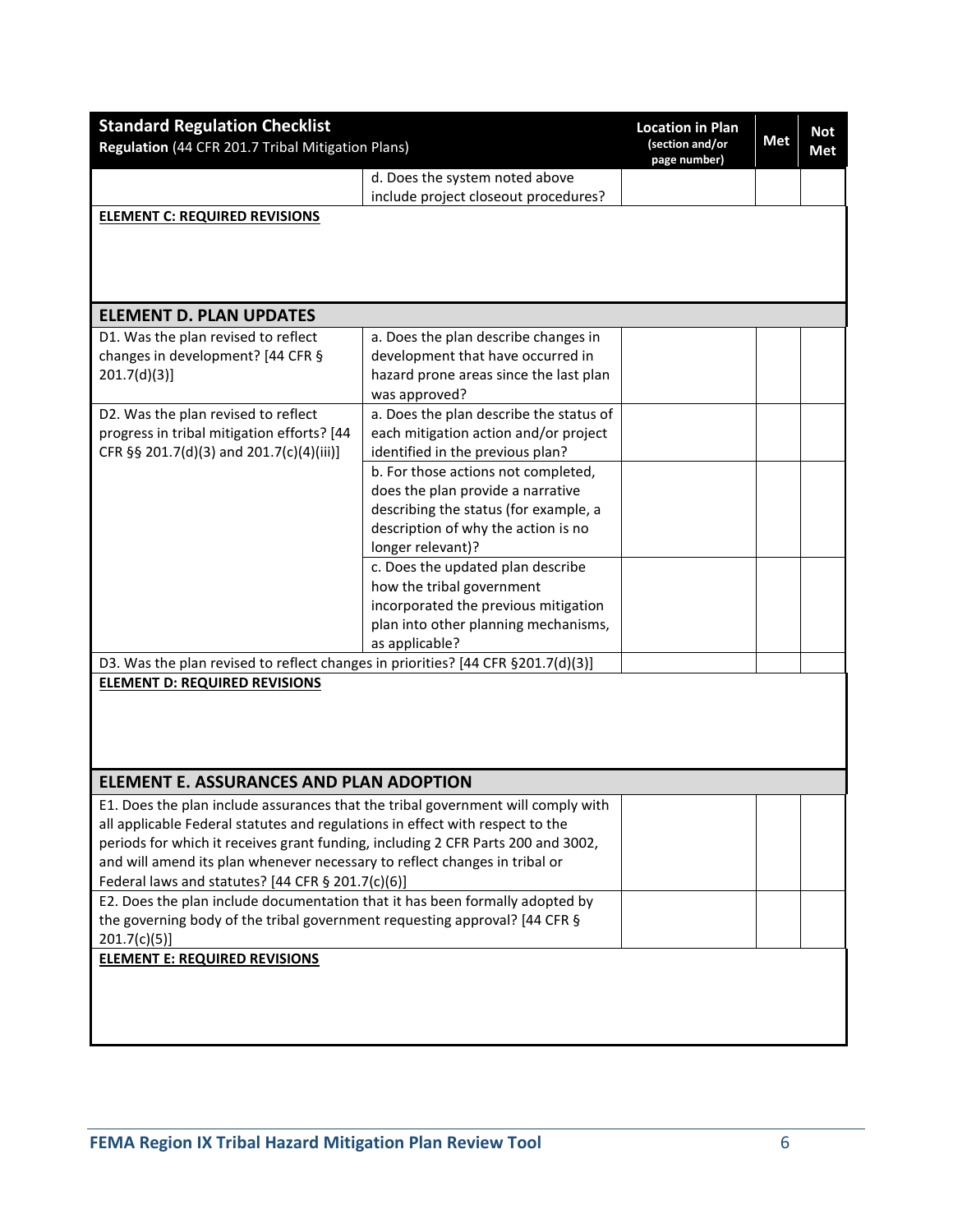#### **PAUSE…**

If the tribal jurisdiction is seeking an enhanced planning status, continue providing information for the requirements in Elements F-I. If an enhanced status is *not* being sought, skip ahead to the Strengths and Opportunities for Improvement section and do not fill out location in plan or met/not met columns.

### **Is the tribal jurisdiction seeking an enhanced planning status?**



| <b>Enhanced Regulation Checklist</b><br>Regulation (44 CFR § 201.5 Enhanced Tribal Mitigation Plans) |                                         | <b>Location in Plan</b><br>(section and/or<br>page number) | <b>Met</b> | <b>Not</b><br><b>Met</b> |
|------------------------------------------------------------------------------------------------------|-----------------------------------------|------------------------------------------------------------|------------|--------------------------|
| <b>ENHANCED ELEMENT F. STANDARD PLAN REQUIREMENTS</b>                                                |                                         |                                                            |            |                          |
| F1. Does the enhanced plan include all elements of the standard tribal mitigation                    |                                         |                                                            |            |                          |
| plan? [44 CFR §§ 201.3(e)(3), 201.5(b), and 201.7]                                                   |                                         |                                                            |            |                          |
| <b>ENHANCED ELEMENT F: REQUIRED REVISIONS</b>                                                        |                                         |                                                            |            |                          |
|                                                                                                      |                                         |                                                            |            |                          |
|                                                                                                      |                                         |                                                            |            |                          |
|                                                                                                      |                                         |                                                            |            |                          |
| <b>ENHANCED ELEMENT G. INTEGRATED PLANNING</b>                                                       |                                         |                                                            |            |                          |
| G1. Does the enhanced plan                                                                           | a. Does the enhanced plan               |                                                            |            |                          |
| demonstrate integration to the extent                                                                | demonstrate integration with other      |                                                            |            |                          |
| practicable with other tribal and/or                                                                 | tribal and/or regional planning         |                                                            |            |                          |
| regional planning initiatives and FEMA                                                               | initiatives (and tribal organizations)? |                                                            |            |                          |
| mitigation programs and initiatives? [44                                                             | At a minimum, the following sectors     |                                                            |            |                          |
| CFR §§ 201.3(e)(3) and 201.5(b)(1)]                                                                  | must be included:                       |                                                            |            |                          |
|                                                                                                      | • Emergency Management                  |                                                            |            |                          |
|                                                                                                      | • Economic Development                  |                                                            |            |                          |
|                                                                                                      | • Land Use Development                  |                                                            |            |                          |
|                                                                                                      | · Housing                               |                                                            |            |                          |
|                                                                                                      | • Health and Social Services            |                                                            |            |                          |
|                                                                                                      | • Infrastructure                        |                                                            |            |                          |
|                                                                                                      | • Natural and Cultural Resources        |                                                            |            |                          |
|                                                                                                      | b. Does the enhanced plan illustrate    |                                                            |            |                          |
|                                                                                                      | integration of FEMA mitigation          |                                                            |            |                          |
|                                                                                                      | programs and initiatives (including, if |                                                            |            |                          |
|                                                                                                      | applicable, but not limited to: HMGP,   |                                                            |            |                          |
|                                                                                                      | PDM, FMA, NFIP, and Risk MAP, as        |                                                            |            |                          |
|                                                                                                      | well as other FEMA programs that        |                                                            |            |                          |
|                                                                                                      | advance mitigation, for example,        |                                                            |            |                          |
|                                                                                                      | THIRA and PA C-G?                       |                                                            |            |                          |
| <b>ENHANCED ELEMENT G: REQUIRED REVISIONS</b>                                                        |                                         |                                                            |            |                          |
|                                                                                                      |                                         |                                                            |            |                          |
|                                                                                                      |                                         |                                                            |            |                          |
|                                                                                                      |                                         |                                                            |            |                          |
|                                                                                                      |                                         |                                                            |            |                          |
| <b>ENHANCED ELEMENT H. TRIBAL MITIGATION CAPABILITIES</b>                                            |                                         |                                                            |            |                          |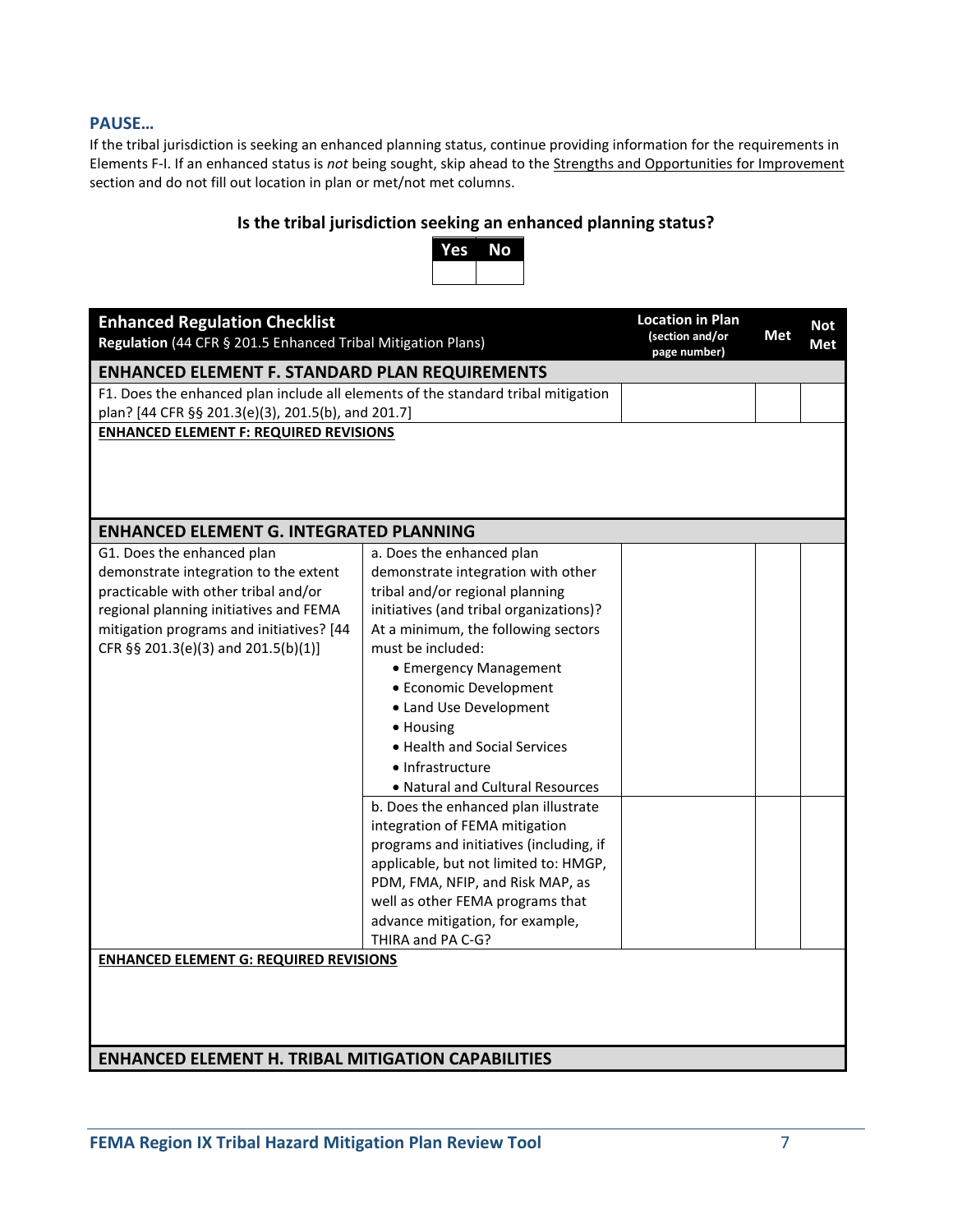| <b>Enhanced Regulation Checklist</b><br>Regulation (44 CFR § 201.5 Enhanced Tribal Mitigation Plans)                                          |                                                                                                                                       | <b>Location in Plan</b><br>(section and/or<br>page number) | <b>Met</b> | <b>Not</b><br><b>Met</b> |
|-----------------------------------------------------------------------------------------------------------------------------------------------|---------------------------------------------------------------------------------------------------------------------------------------|------------------------------------------------------------|------------|--------------------------|
| H1. Does the tribal government<br>demonstrate commitment to a<br>comprehensive mitigation program? [44<br>CFR §§ 201.3(e)(3) and 201.5(b)(4)] | a. Does the enhanced plan illustrate<br>targeted risk reduction for each of the<br>identified hazards in the tribal<br>planning area? |                                                            |            |                          |
|                                                                                                                                               | b. Does the enhanced plan illustrate a                                                                                                |                                                            |            |                          |
|                                                                                                                                               | mitigation program that is inclusive of                                                                                               |                                                            |            |                          |
|                                                                                                                                               | various agencies and sectors with                                                                                                     |                                                            |            |                          |
|                                                                                                                                               | mitigation capabilities and resources?<br>c. Does the enhanced plan                                                                   |                                                            |            |                          |
|                                                                                                                                               | demonstrate a mitigation program                                                                                                      |                                                            |            |                          |
|                                                                                                                                               | that is coordinated to increase                                                                                                       |                                                            |            |                          |
|                                                                                                                                               | resilience from the adverse impacts of                                                                                                |                                                            |            |                          |
|                                                                                                                                               | future hazard events in the tribal                                                                                                    |                                                            |            |                          |
|                                                                                                                                               | planning area?                                                                                                                        |                                                            |            |                          |
| H2. Does the enhanced plan document                                                                                                           | a. Does the enhanced plan describe                                                                                                    |                                                            |            |                          |
| capability to implement mitigation<br>actions? [44 CFR §§ 201.3(e)(3),                                                                        | the system to rank the mitigation<br>measures according to established                                                                |                                                            |            |                          |
| 201.5(b)(2)(i), 201.5(b)(2)(ii), and                                                                                                          | eligibility criteria, including a process                                                                                             |                                                            |            |                          |
| 201.5(b)(2)(iv)]                                                                                                                              | to prioritize between funding                                                                                                         |                                                            |            |                          |
|                                                                                                                                               | programs and proposals that address                                                                                                   |                                                            |            |                          |
|                                                                                                                                               | different or multiple hazards?                                                                                                        |                                                            |            |                          |
|                                                                                                                                               | b. Does the enhanced plan describe                                                                                                    |                                                            |            |                          |
|                                                                                                                                               | how the tribal government will assess                                                                                                 |                                                            |            |                          |
|                                                                                                                                               | the effectiveness of mitigation                                                                                                       |                                                            |            |                          |
|                                                                                                                                               | actions, including the role of<br>departments involved, the timeline,                                                                 |                                                            |            |                          |
|                                                                                                                                               | and the use of the results to inform                                                                                                  |                                                            |            |                          |
|                                                                                                                                               | the mitigation strategy?                                                                                                              |                                                            |            |                          |
| H3. Is the tribal government using                                                                                                            | a. Does the enhanced plan document                                                                                                    |                                                            |            |                          |
| existing mitigation programs to achieve                                                                                                       | how the tribal government has made                                                                                                    |                                                            |            |                          |
| mitigation goals? [44 CFR §§                                                                                                                  | full use of the funding available                                                                                                     |                                                            |            |                          |
| 201.3(e)(3), 201.5(a) and 201.5(b)(3)]                                                                                                        | through the FEMA assistance                                                                                                           |                                                            |            |                          |
|                                                                                                                                               | programs (for example, PA C-G,                                                                                                        |                                                            |            |                          |
|                                                                                                                                               | HMGP, PDM, and FMA)?                                                                                                                  |                                                            |            |                          |
|                                                                                                                                               | b. Does the enhanced plan document<br>how the tribal government uses                                                                  |                                                            |            |                          |
|                                                                                                                                               | existing programs to achieve its                                                                                                      |                                                            |            |                          |
|                                                                                                                                               | mitigation goals?                                                                                                                     |                                                            |            |                          |
| <b>ENHANCED ELEMENT H: REQUIRED REVISIONS</b>                                                                                                 |                                                                                                                                       |                                                            |            |                          |
|                                                                                                                                               |                                                                                                                                       |                                                            |            |                          |
|                                                                                                                                               |                                                                                                                                       |                                                            |            |                          |
|                                                                                                                                               |                                                                                                                                       |                                                            |            |                          |
| <b>ENHANCED ELEMENT I. HMA GRANTS MANAGEMENT</b>                                                                                              |                                                                                                                                       |                                                            |            |                          |
| I1. With regard to HMA, is the tribal                                                                                                         | a. Are all applications and                                                                                                           |                                                            |            |                          |
| government maintaining the capability                                                                                                         | amendments submitted by the end of                                                                                                    |                                                            |            |                          |
| to meet application timeframes and                                                                                                            | each program's respective application                                                                                                 |                                                            |            |                          |
| submitting complete project                                                                                                                   | period?                                                                                                                               |                                                            |            |                          |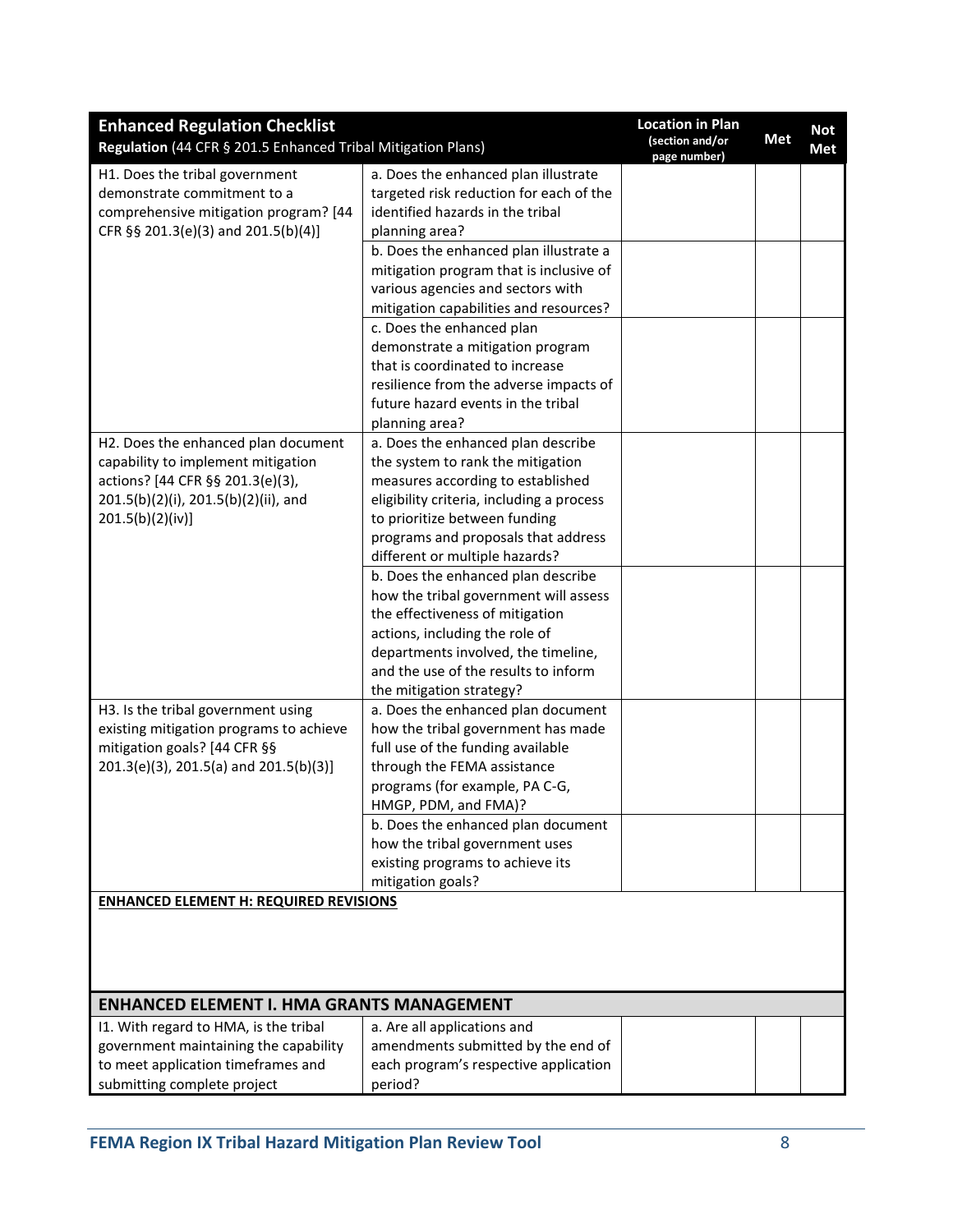| <b>Enhanced Regulation Checklist</b><br>Regulation (44 CFR § 201.5 Enhanced Tribal Mitigation Plans) |                                                                                                           | <b>Location in Plan</b><br>(section and/or<br>page number) | <b>Met</b> | <b>Not</b><br>Met |
|------------------------------------------------------------------------------------------------------|-----------------------------------------------------------------------------------------------------------|------------------------------------------------------------|------------|-------------------|
| applications? [44 CFR §§ 201.3(e)(3),<br>201.5(b)(2)(iii)(A)]                                        | b. Are all applications entered into<br>FEMA's electronic data systems (such<br>as NEMIS and/or eGrants)? |                                                            |            |                   |
|                                                                                                      | c. Is an Eligibility and Completeness<br>Checklist prepared for all<br>applications?                      |                                                            |            |                   |
|                                                                                                      | d. Are all applications determined to                                                                     |                                                            |            |                   |
|                                                                                                      | be complete by FEMA within 90 days                                                                        |                                                            |            |                   |
|                                                                                                      | of submittal or selection for further                                                                     |                                                            |            |                   |
|                                                                                                      | review? (Required environmental and                                                                       |                                                            |            |                   |
|                                                                                                      | historic preservation reviews and                                                                         |                                                            |            |                   |
|                                                                                                      | consultations are not included in the                                                                     |                                                            |            |                   |
|                                                                                                      | 90-day review timeframe calculation.)                                                                     |                                                            |            |                   |
| I2. With regard to HMA, is the tribal government maintaining the capability to                       |                                                                                                           |                                                            |            |                   |
| prepare and submit accurate environmental reviews and benefit-cost analyses?                         |                                                                                                           |                                                            |            |                   |
| [44 CFR §§ 201.3(e)(3) and 201.5(b)(2)(iii)(B)]<br>13. With regard to HMA, is the tribal             | a. Have all progress reports been                                                                         |                                                            |            |                   |
| government maintaining the capability                                                                | completed and submitted on time?                                                                          |                                                            |            |                   |
| to submit complete and accurate                                                                      |                                                                                                           |                                                            |            |                   |
| quarterly progress and financial reports                                                             | b. Have all federal financial reports<br>(FFR), Standard Form (SF) SF-425                                 |                                                            |            |                   |
| on time? [44 CFR §§ 201.3(e)(3) and                                                                  | been submitted on time?                                                                                   |                                                            |            |                   |
| 201.5(b)(2)(iii)(C)]                                                                                 | c. Has the tribal government                                                                              |                                                            |            |                   |
|                                                                                                      | consistently complied with the                                                                            |                                                            |            |                   |
|                                                                                                      | Standards for Financial and Program                                                                       |                                                            |            |                   |
|                                                                                                      | Management requirements described                                                                         |                                                            |            |                   |
|                                                                                                      | in 2 CFR §§ 200.300 to 200.309?                                                                           |                                                            |            |                   |
| 14. With regard to HMA, is the tribal                                                                | a. Is all work as part of HMA sub                                                                         |                                                            |            |                   |
| government maintaining the capability                                                                | awards completed by the end of                                                                            |                                                            |            |                   |
| to complete HMA projects within                                                                      | Period of Performance?                                                                                    |                                                            |            |                   |
| established performance periods,                                                                     | b. There are no major findings on the                                                                     |                                                            |            |                   |
| including financial reconciliation? [44                                                              | last single audit obtained by the tribal                                                                  |                                                            |            |                   |
| CFR §§ 201.3(e)(3) and                                                                               | government related to HMA                                                                                 |                                                            |            |                   |
| 201.5(b)(2)(iii)(D)]                                                                                 | programs. For tribal governments                                                                          |                                                            |            |                   |
|                                                                                                      | without HMA grants, FEMA will<br>review other federal grants.                                             |                                                            |            |                   |
|                                                                                                      | c. Are all grant close-out activities,                                                                    |                                                            |            |                   |
|                                                                                                      | including financial reconciliation,                                                                       |                                                            |            |                   |
|                                                                                                      | completed within 90 days from the                                                                         |                                                            |            |                   |
|                                                                                                      | end of the performance period?                                                                            |                                                            |            |                   |
|                                                                                                      | d. Have actual expenditures been                                                                          |                                                            |            |                   |
|                                                                                                      | documented and are they consistent                                                                        |                                                            |            |                   |
|                                                                                                      | with SF-424A or SF-424C (Application                                                                      |                                                            |            |                   |
|                                                                                                      | for Federal Assistance and Budget                                                                         |                                                            |            |                   |
|                                                                                                      | Information)?                                                                                             |                                                            |            |                   |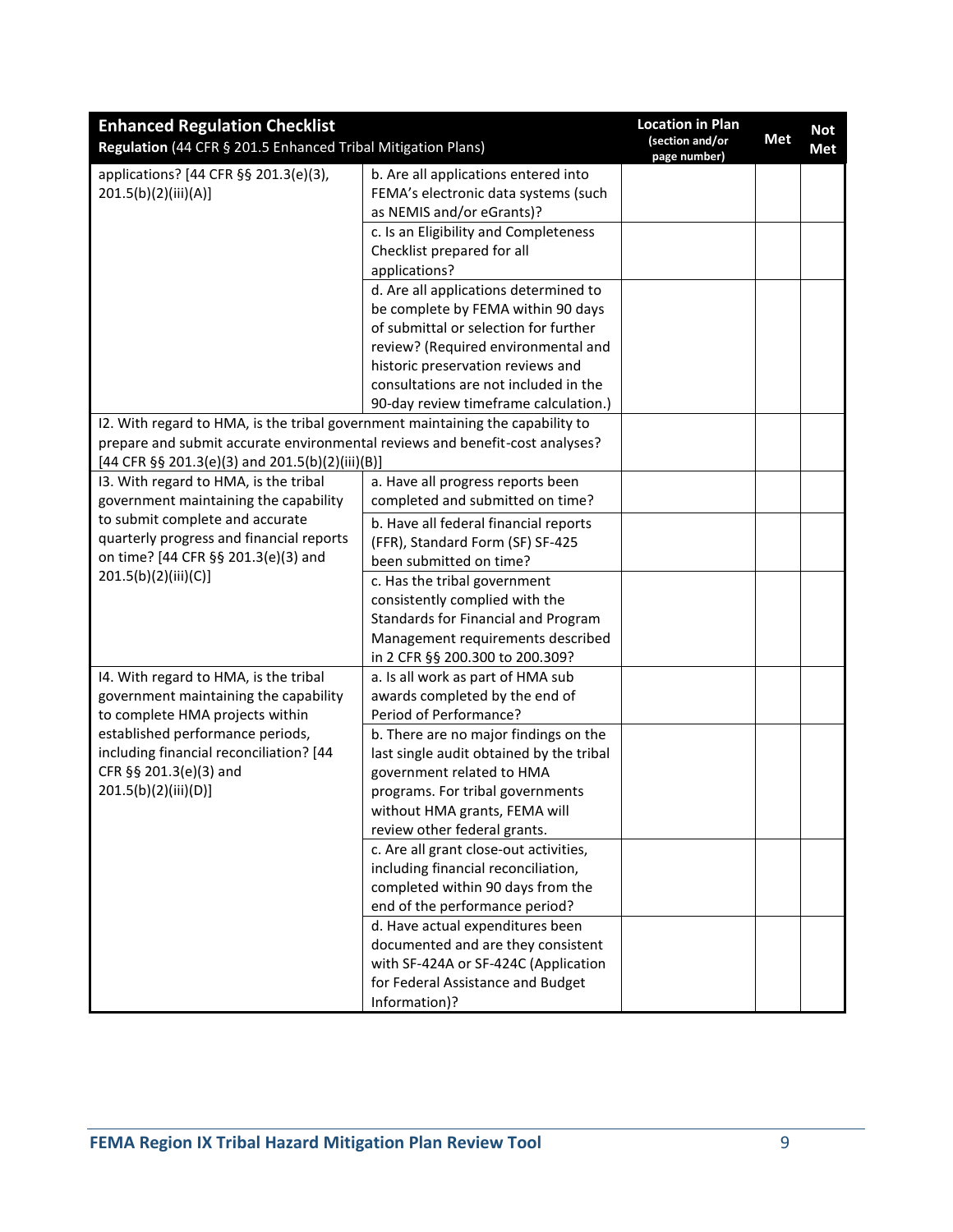| <b>Enhanced Regulation Checklist</b><br>Regulation (44 CFR § 201.5 Enhanced Tribal Mitigation Plans) | <b>Location in Plan</b><br>(section and/or<br>page number) | Met | <b>Not</b><br>Met |
|------------------------------------------------------------------------------------------------------|------------------------------------------------------------|-----|-------------------|
| <b>ENHANCED ELEMENT I: REQUIRED REVISIONS</b>                                                        |                                                            |     |                   |
|                                                                                                      |                                                            |     |                   |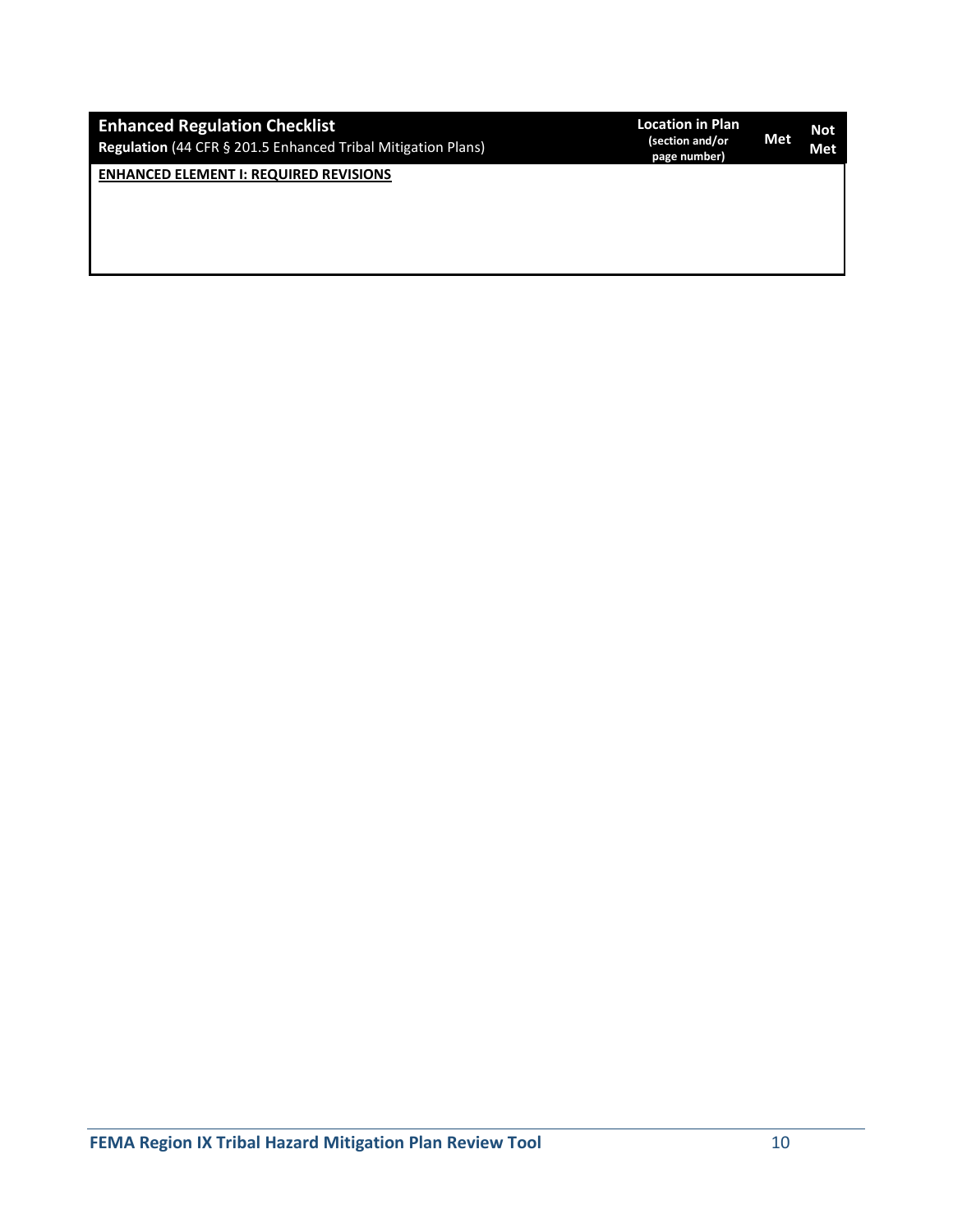## **SECTION 2: STREGNTHS AND OPPORTUNITIES FOR IMPROVEMENT**

**INSTRUCTIONS:** The purpose of the Strengths and Opportunities for Improvement section is for FEMA to provide more comprehensive feedback on the tribal mitigation plan to help the tribal government advance mitigation planning. The intended audience is the tribal staff responsible for the mitigation plan update. FEMA will address the following topics:

- 1. Plan strengths, including specific sections in the plan that are above and beyond the minimum requirements; and
- 2. Suggestions for future improvements.

Results from the Strengths and Opportunities for Improvement section are *not* required for Plan Approval.

#### **Element A: Planning Process**

| <b>Strengths:</b>                     |
|---------------------------------------|
| 1)                                    |
| 2)                                    |
| 3)                                    |
|                                       |
|                                       |
| <b>Opportunities for Improvement:</b> |
| 1)                                    |
| 2)                                    |

#### **Element B: Hazard Identification and Risk Assessment**

| <b>Strengths:</b>                     |
|---------------------------------------|
| 1)                                    |
| 2)                                    |
| 3)                                    |
|                                       |
| <b>Opportunities for Improvement:</b> |
| 1)                                    |
| 2)                                    |
| 3)                                    |

### **Element C: Mitigation Strategy**

#### **Strengths:**

- 1) 2)
- 3)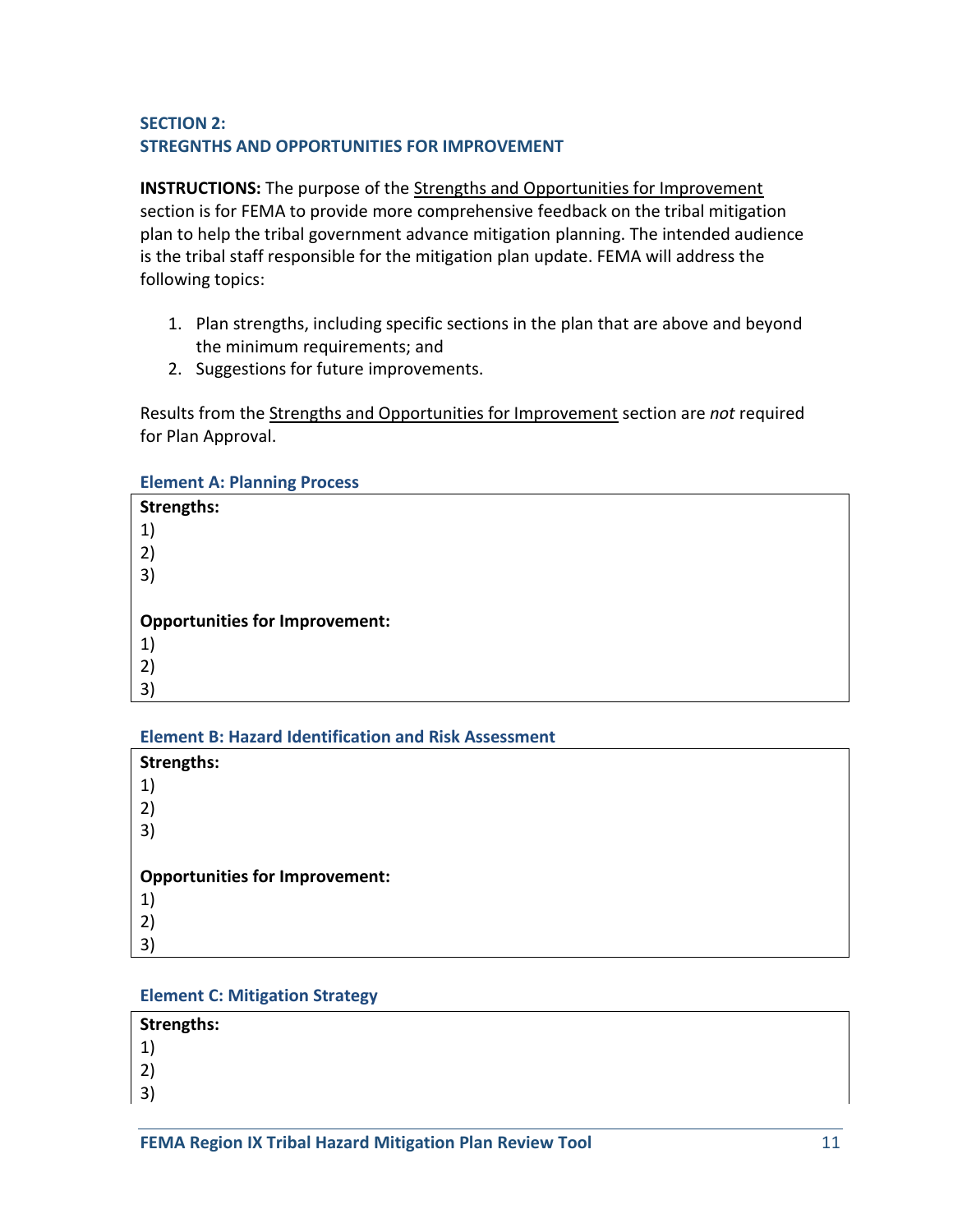| <b>Opportunities for Improvement:</b> |
|---------------------------------------|
| 1)                                    |
| 2)                                    |
| 3)                                    |

# **Element D: Plan Update, Evaluation, and Implementation (***Plan Updates Only***)**

| <b>Strengths:</b>                     |
|---------------------------------------|
| 1)                                    |
| 2)                                    |
| 3)                                    |
|                                       |
|                                       |
| <b>Opportunities for Improvement:</b> |
| 1)                                    |
| 2)                                    |